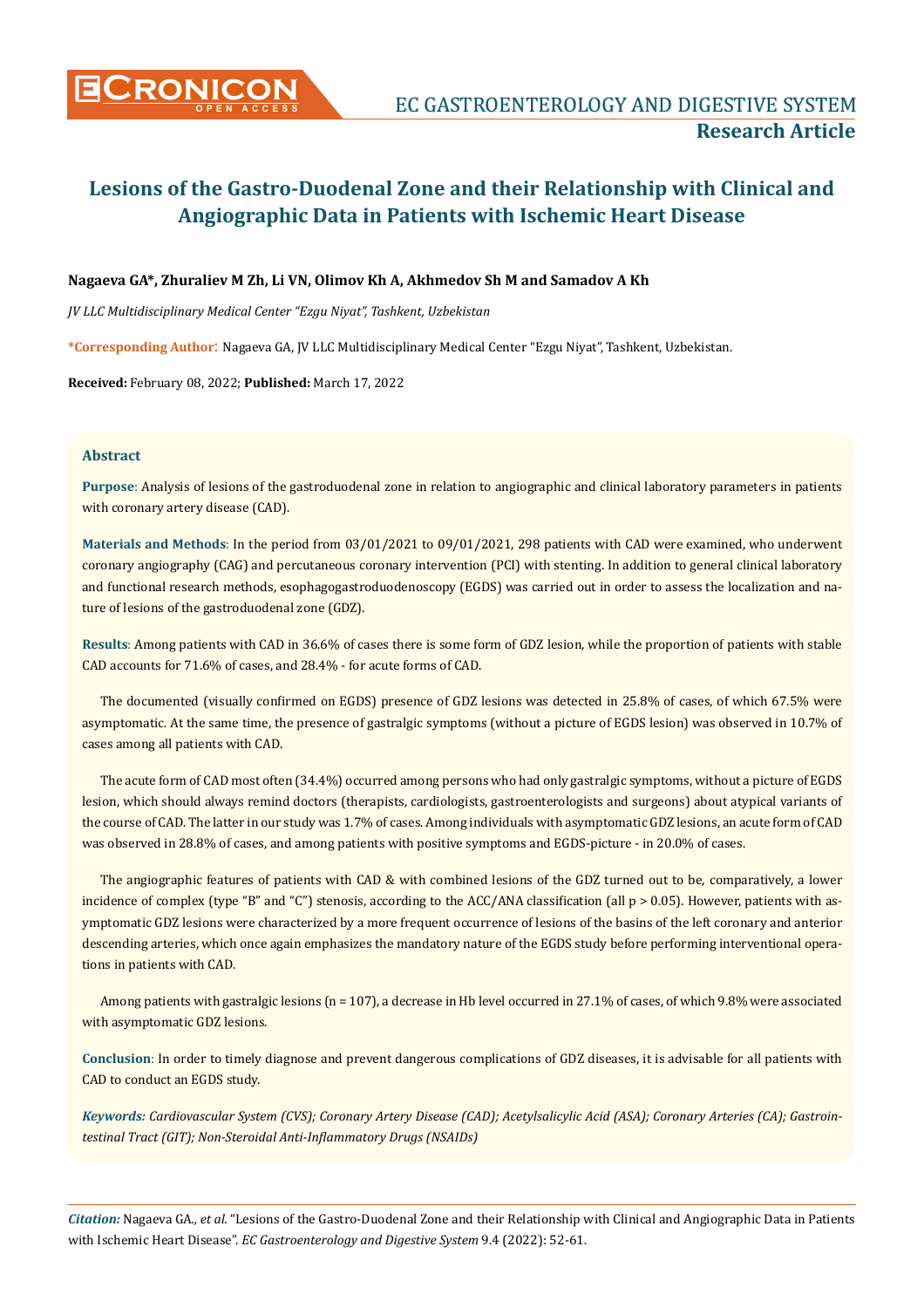#### **Introduction**

The general tendency towards an aging of the population and, as a consequence, an increase in the number of persons with comorbid conditions and diseases, among which diseases of the cardiovascular system (CVS) are more prevalent, contributes to an increase in the intake of various medications. Many patients with coronary artery disease (CAD) take low doses of acetylsalicylic acid (ASA) prescribed by cardiologists for the primary and secondary prevention of cerebrovascular and cardiovascular complications, or drugs that inhibit platelet aggregation (clopidogrel), recommended for a long time after stenting in coronary arteries (CA), which significantly increase the risk of adverse reactions from the gastrointestinal tract (GIT).

As evidenced by clinical experience, when taking non-steroidal anti-inflammatory drugs (NSAIDs), which include ASA, all parts of the GIT can be affected, but the most frequent and dangerous consequences is damage to the gastroduodenal zone (GDZ), primarily the antrum of the stomach - erosion, ulcers, bleeding and perforation [1,2].

The interaction between the GIT and the CVS is of undoubted interest. The characteristic clinical features of ischemic erosive and ulcerative lesions of GDZ are the absence of seasonality of exacerbations and anamnesis of the disease, atypical clinical picture, the presence of concomitant cardiovascular diseases (CVD), manifestation of the disease in the form of bleeding, etc [3]. It was found, that most often ischemic erosive-ulcerative lesions of GDZ occur in CAD in combination with dyslipidemia (DLP), while the main pathogenetic moment is considered atherosclerosis of the arteries, which accounts for 62 - 90% of cases of GDZ lesions [4-6]. Nevertheless, the question of the relationship between GDZ lesions and coronary angiographic (CAG) characteristics in patients with CAD is controversial.

#### **Purpose of the Study**

In this regard, we conducted a pilot study, the purpose of which was: analysis of lesions of the gastroduodenal zone in relation to angiographic and clinical laboratory parameters in patients with coronary artery disease.

#### **Materials and Methods**

In the period from 03/01/2021 to 09/01/2021, 298 patients with coronary artery disease were examined, who underwent CAG and percutaneous coronary intervention (PCI) with stenting. The average age of the respondents was 60.6 ± 9.3 years. The ratio of men and women was 199/98, i.e. 2/1.

Angiographic films were analyzed using appropriate software with the participation of at least two researchers. CAG was performed polypositionally, in 6 standard projections for the left coronary artery (LCA) and 3 projections for the right (RCA). CAG data were analyzed by determining the type of myocardial blood supply and localization of CA lesions by segments. The type of blood supply to the myocardium was determined by the source of blood supply to the inferior lateral wall of the LV. Stenoses up to 50% in diameter (less than 70% in area) were regarded as borderline, and more than 50% as pronounced (more than 70% in area). According to the CAG data, the following indicators were assessed: single and multi-vessel lesions; the average number of vascular lesions; the total number of stenotic segments (SS); the average number of SSs per patient; total number of implants; the average number of implants per patient; the average length of the atherosclerotic lesion (L, mm) and the average diameter of the affected artery (d, mm). The study also used the data processing method - SYNTAX-Score, which was carried out using an on-line calculator at the site http://www.syntaxscore.com.

To study the presence and severity of gastralgic symptoms in patients with CAD, we assessed the main and most frequent complaints associated with gastrointestinal lesions: belching, nausea, vomiting, heartburn and epigastric pain.

*Citation:* Nagaeva GA*., et al.* "Lesions of the Gastro-Duodenal Zone and their Relationship with Clinical and Angiographic Data in Patients with Ischemic Heart Disease". *EC Gastroenterology and Digestive System* 9.4 (2022): 52-61.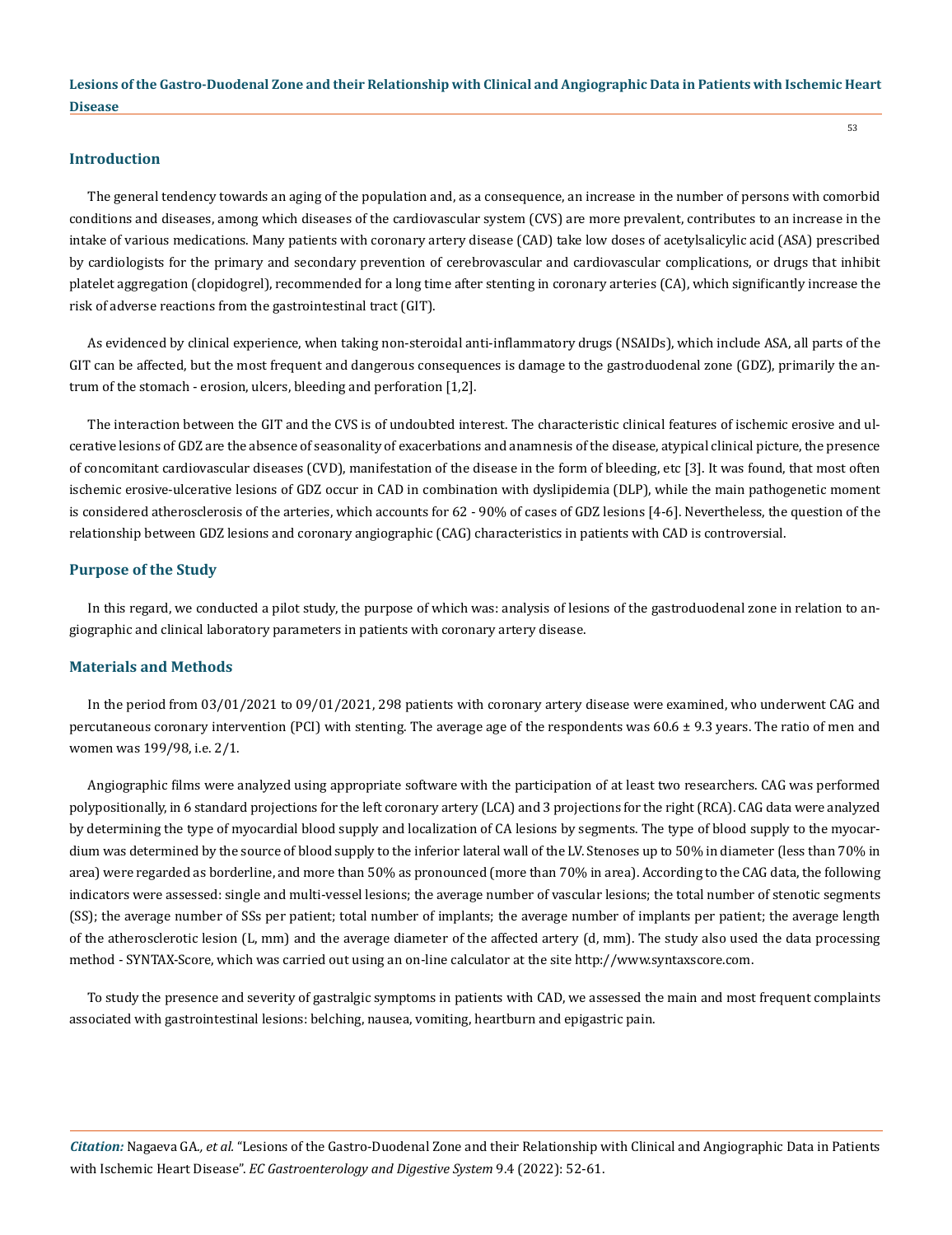54

All patients, in addition to general clinical laboratory and functional research methods, underwent esophagogastroduodenoscopy (EGDS) in order to assess the localization and nature of the lesions. The gastroscopy was performed in a specially office with all the necessary equipment. EGDS was performed in the morning on an empty stomach. The patient received the last meal the day before, no later than 7 pm in the form of a light supper. The patient lay down on a couch in a horizontal position on his left side with knees bent to the chest. The oral cavity was treated with an antiseptic (lidocaine) and then a special mouth guard was inserted. Further, after a deep breath, a gastroscope was introduced to the patient through the mouth. Also, a saliva ejector was inserted so that saliva does not interfere with the process. Next, a gastroenterologist, under visual control, conducted an endoscope into the esophagus, stomach and duodenum, while examining their inner surfaces. The enlarged image was displayed on the monitor. The duration of the procedure took about 15 - 20 minutes.

Statistical processing of the results was carried out on a Pentium-IV personal computer using the STATISTICA 6 software package. Calculated arithmetic mean (M), root mean square (standard) deviation (SD). To compare the arithmetic means of the two groups (control and experimental), we used Student's t-test. To assess the presence of links between the indicators, a correlation analysis was carried out with the calculation of the Pearson correlation coefficient. The  $\chi^2$  test was used to analyze the reliability of differences between qualitative characteristics. All values are presented as  $M \pm SD$ . Differences were considered significant at  $p < 0.05$ .

## **Results**

According to the analysis of complaints and conducted EGDS, 109 (36.6%) patients with one or another picture of gastralgic lesions were identified: in 77 respondents (25.8% of all 298 people), GDZ lesions were diagnosed based on the EGDS-data and 32 (10.7% of 298) had only gastralgic symptoms (i.e. there were complaints), and no GDZ lesions were detected on EGDS (Figure 1A). The *Helicobacter pylori* (HP) test was positive in only 2 patients.



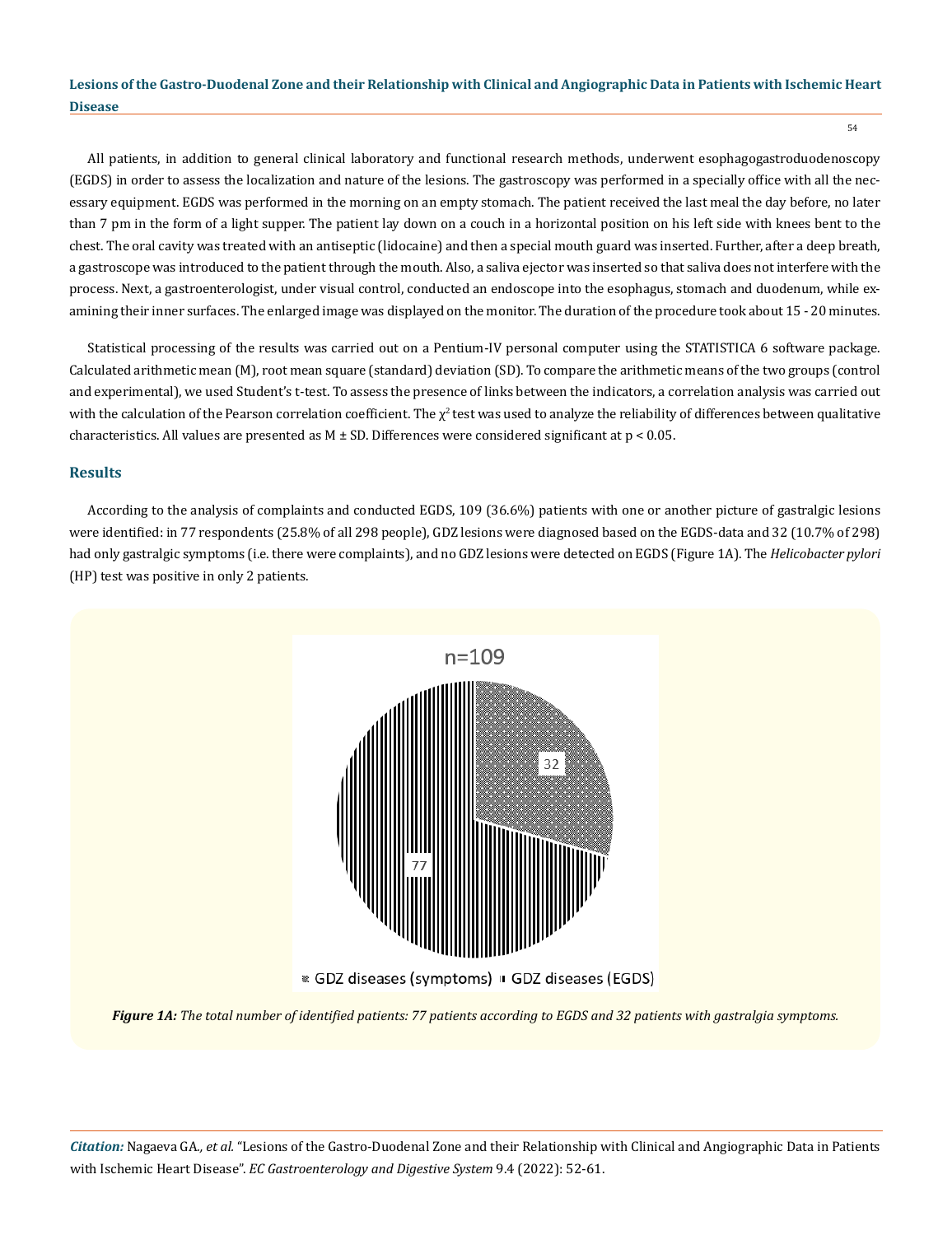55

The analysis of complaints showed that out of the entire sample (298 patients), the presence of belching was noted by 6 (2.0%) patients, nausea - 10 (3.4%), vomiting - 15 (5.0%) and heartburn - 23 (7,7%) of the respondent. Complaints of pain in the epigastrium were noted by 9 (3.0%) patients, while in 4 of them the pain syndrome was justified by the presence of a lesion in the GDZ, and in 5 there was an atypical variant of angina pectoris, which accounted for 1.7% of the total the studied sample.

Analysis of the anamnestic data for medicinal products (MPs) taken, including ASA-containing ones, found that the average rate of medicinal products taken per day  $(\Sigma MP/day)$  in the group as a whole (n = 298) was 3.5 ± 2, 0 units, while the share of ASA-containing was 69.1%. Directly in patients with a particular pattern of gastralgic lesions (n = 109), the  $\sum LP$  (day index was 3.7 ± 1.8 units, and the proportion of ASA-containing ones was 70.6%.

Of 77 patients with GDZ lesions identified during EGDS, 25 (32.5%) had one or another gastralgic symptomatology, in the remaining 52 (67.5%) cases of GDZ lesions were asymptomatic (Figure 1B).



*Figure 1B: The ratio of gastralgic symptoms and asymptomatic GDZ lesions.*

Evaluation of the nosological structure among 32 patients, who had only a gastralgic symptom, without EGDS signs of GDZ lesion, revealed that 11 (34.4% of 32) people had CAD with an acute course in the form of 5 cases of STEMI, 3 - NSTEMI and 3 - unstable angina pectoris. The remaining 21 (65.6% of 32) patients were diagnosed with CAD, stable angina FC III.

Among 52 patients who had asymptomatic GDZ lesions (i.e. the presence of EGDS signs of GDZ lesions), 15 respondents (28.8% of 52) had acute CAD (11 - STEMI, 1 - NSTEMI and 3 - unstable angina) and 37 (71.2% of 52) had stable angina FC III.

Out of 25 patients with complaints and EGDS-picture of GDZ lesion, acute CAD was observed in 5 (20.0% of 25) cases (2 - STEMI, 2 -NSTEMI and 1 - unstable angina), in the remaining 20 patients (80.0% of 25) - stable angina FC III.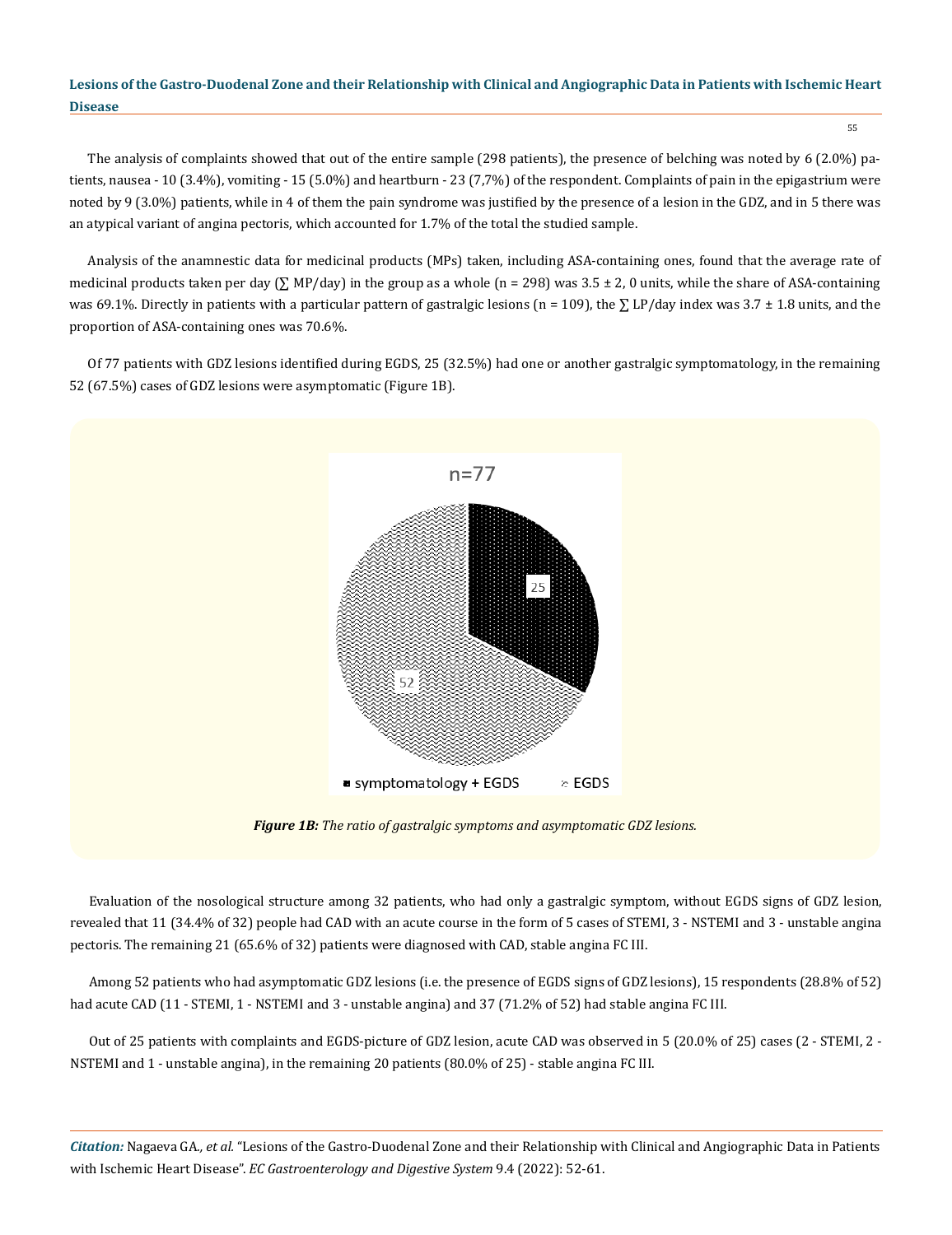Those, out of 109 people with one or another picture of gastralgic lesions, 78 (71.6%) had stable CAD and 31 (28.4%) had an acute form of CAD.

A more detailed analysis of 77 patients (with EGDS signs of GDZ lesions) to assess the localization of the lesions established the following picture:

- The share of the stomach accounted for 81.8% (63 patients) of cases, while more often in the body area (30 b/x 47.6%) and lesser curvature (21 b/x - 33.4%), less often - in fundal (7 b/x - 11.1%) and antrum (5 b/x - 7.9%) departments;
- Localization in the duodenum (mainly in its bulb) was registered in 13.0% (10 patients) of cases;
- In the remaining 5.2% of cases (4 patients), a combined lesion of the stomach and duodenum was revealed.

In most cases (97.4%), the lesions were superficial (erythematous gastropathy, gastritis, bulbitis, etc.) or already healed lesions. Deep lesions, in the form of acute ulcers, were detected in 2 patients (0.7% or 1.8% of 109 patients with gastropathy), and therefore they were refused CAG until the state of the mucous membrane of the GDZ stabilized. Gastrointestinal bleeding (GIB) was not detected in any patient.

Analysis of CAG data was carried out in all 107 patients (2 patients, as mentioned above, dropped out of the study due to exacerbation of peptic ulcer disease). The control group included ischemic heart disease patients who had only gastralgic symptoms without the presence of EGDS-signs of GDZ lesion (n = 32); A-group consisted of 24 patients with complaints and EGDS-signs of GDZ lesion; The B-group consisted of 51 patients with asymptomatic, detected only during EGDS, damage to the GDZ. From these positions, it was found, that in patients of groups A and B, the mean score on the SYNTAX scale was higher (by 4.6 and 5.8 points, respectively), than in patients in the control group (Table 1).

In terms of the number of single- and multi-vessel lesions, the groups did not differ significantly (all p> 0.05), but among the patients of the B-group, multi-vessel lesions were encountered (by 6.9% and 5.8%) more often than in the A-group and control group. Nevertheless, such indicators as the average number of SS per patient and the average number of implants per patient in patients of groups A and B were less, than in patients in the control group (Table 1).

Analysis of the frequency of occurrence of lesions of the main coronary basins in the analyzed groups of patients established the following picture:

- Lesions of the LCA-trunk were observed in the control group in 2 (6.2%) patients; in group A in 2 (8.3%) and in group B in 8 (15.7%) respondents;
- Lesion of the right coronary artery  $(RCA)$  in 19 (59.4%) people from the control group; 13 (54.2%) from the A-group and 30 (58.8%) - from the B-group;
- Lesion of the left anterior descending artery (LAD) in 21 (65.6%) patients from the control group; 19 (79.2%) from the A-group and 43 (84.3%) - from the B-group;
- Lesions of the circumflex artery (CA) in 13 (40.6%) individuals from the control group; in 13 (54.2%) from the A-group and in 29 (56.9%) from the B-group.

Thus, among patients in the B-group (i.e., with asymptomatic lesions of the GDZ), lesions of the basins of the LCA-trunk (15.7%) and LAD (84.3%) were most often encountered. The groups did not differ significantly in the lesions of the remaining coronal basins.

*Citation:* Nagaeva GA*., et al.* "Lesions of the Gastro-Duodenal Zone and their Relationship with Clinical and Angiographic Data in Patients with Ischemic Heart Disease". *EC Gastroenterology and Digestive System* 9.4 (2022): 52-61.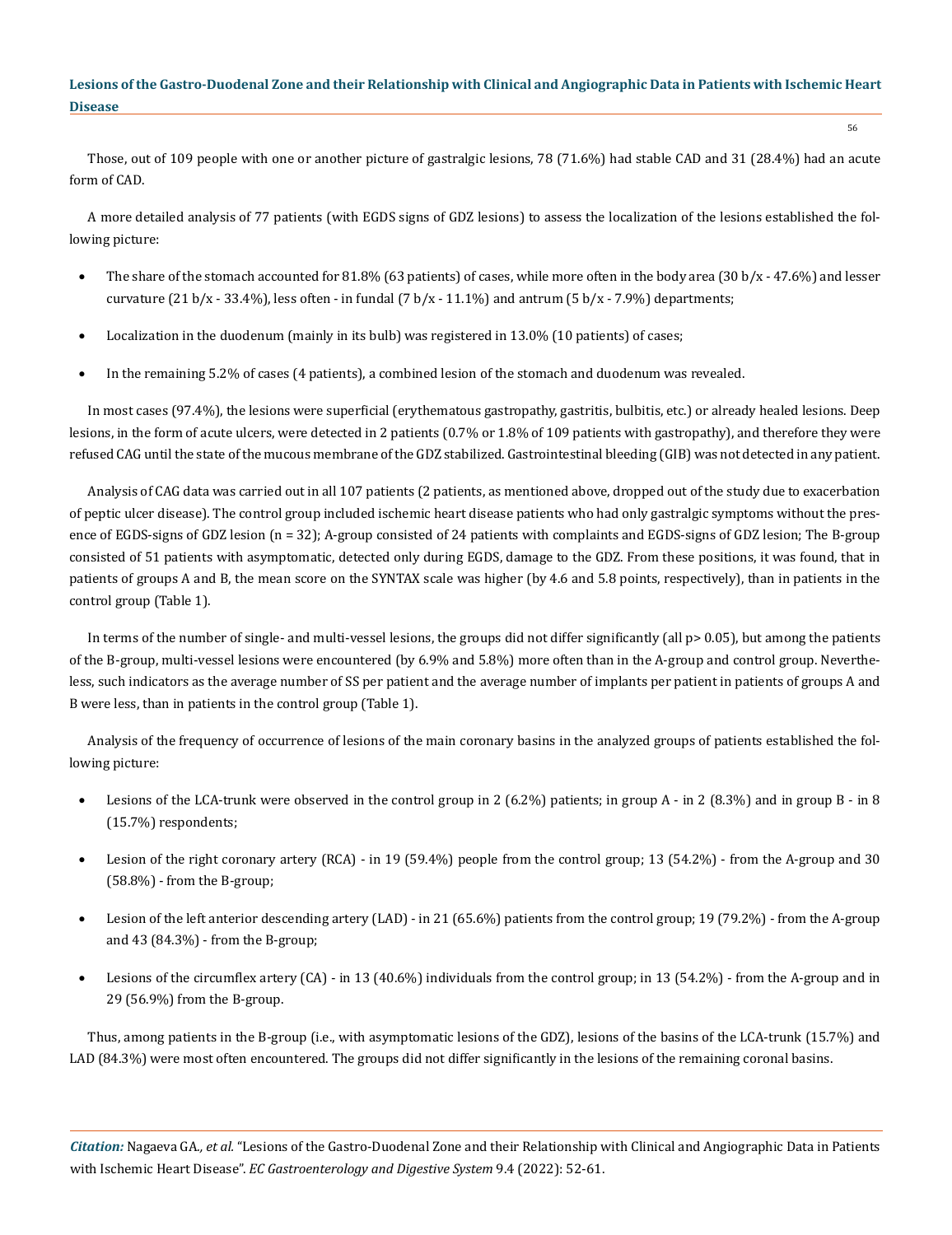Among other CAG-parameters, attention was drawn to the fact that the average length of atherosclerotic lesions (L) was the smallest in patients of the A-group.

The average postdilation pressure (P) in the control group was higher than in the A and B groups. This was probably due to the greater stiffness of the atherosclerotic plaque. Namely, the incidence of C-type stenosis (according to the ACC/ANA classification [7]) among patients in the control group was higher than in groups A and B, by 4.8% and 7.0%, respectively (Table 1).

| <b>Sign</b>                                                                                                                               | <b>Control group</b> | A-group             | p1    | $\chi^2$ | <b>B-group</b>      | p2    | $\chi^2$ |
|-------------------------------------------------------------------------------------------------------------------------------------------|----------------------|---------------------|-------|----------|---------------------|-------|----------|
|                                                                                                                                           | (Symptoms, with-     | (EGDS-lesions with  |       |          | (EGDS-lesions       |       |          |
|                                                                                                                                           | out EGDFS-lesions    | symptoms            |       |          | without symptoms    |       |          |
|                                                                                                                                           | of GDZ $(n = 32)$    | $(n = 24)$          |       |          | $(n = 51)$          |       |          |
| Average SYNTAX score                                                                                                                      | $17,2 \pm 9,9$       | $21,8 \pm 9,6$      | 0,087 |          | $23,0 \pm 9,1$      | 0,008 |          |
| Single-vascular, n (%)                                                                                                                    | 11 (34,4%)           | 8 (33,3%)           | 0,839 | 0,041    | 14 (27,5%)          | 0,672 | 0,179    |
| Multi-vascular, n (%)                                                                                                                     | 21 (65,6%)           | 16 (66,7%)          |       |          | 37 (72,5%)          |       |          |
| Average number of CA per 1                                                                                                                | $2,19 \pm 1,17$      | $2,16 \pm 1,34$     | 0,929 |          | $2,54 \pm 1,43$     | 0,249 |          |
| patient                                                                                                                                   |                      |                     |       |          |                     |       |          |
| Total number of SS                                                                                                                        | 54                   | 32                  |       |          | 67                  |       |          |
| Average number of SS per 1                                                                                                                | 1,69                 | 1,33                |       |          | 1,31                |       |          |
| patient                                                                                                                                   |                      |                     |       |          |                     |       |          |
| Total number of implants                                                                                                                  | 46                   | 28                  | 0,982 | 0,001    | 62                  | 0,316 | 1,006    |
| Average number of implants                                                                                                                | 1,44                 | 1,17                |       |          | 1,22                |       |          |
| per 1 patient                                                                                                                             |                      |                     |       |          |                     |       |          |
| Stenosis type "A"                                                                                                                         | 18 (33,3% or 54 CC)  | 14 (43,7% or 32 CC) | 0,462 | 0,541    | 29 (43,4% or 67 CC) | 0,353 | 0,863    |
| Stenosis type "B"                                                                                                                         | 21 (38,9% or 54 CC)  | 10 (31,3% or 32 CC) | 0,631 | 0,231    | 23 (34,3% or 67 CC) | 0,743 | 0,108    |
| Stenosis type "C"                                                                                                                         | 11 (20,4% or 54 CC)  | 5 (15,6% or 32 CC)  | 0,795 | 0,068    | 9 (13,4% от 67 СС)  | 0,438 | 0,601    |
| Mixed type                                                                                                                                | 4 (7,4% or 54 CC)    | 3 (9,4% or 32 CC)   | 0,932 | 0,007    | 6 (8,9% от 67 СС)   | 0,980 | 0,001    |
| Average L of defeat, mm                                                                                                                   | $31,29 \pm 9,40$     | $27,52 \pm 8,04$    |       |          | $31,66 \pm 10,05$   |       |          |
| Wed d KA, mm                                                                                                                              | $3,18 \pm 1,46$      | $3,06 \pm 0,46$     | 0,700 |          | $2,96 \pm 0,35$     | 0,305 |          |
| Average P, atm.                                                                                                                           | $14,80 \pm 3,02$     | $13,70 \pm 2,66$    | 0,529 |          | $13,89 \pm 2,43$    | 0,622 |          |
| Immediate angiographic suc-                                                                                                               | 32 (100%)            | 24 (100%)           |       |          | 51 (100%)           |       |          |
| cess of the PCI procedure,                                                                                                                |                      |                     |       |          |                     |       |          |
| n (%)                                                                                                                                     |                      |                     |       |          |                     |       |          |
| Notes: n - Number of patients; CA - Coronary arteries; SS - Stenotic segment; L - Is the length of the defeat; d - Is the diameter of the |                      |                     |       |          |                     |       |          |
| artery; P - Balloon inflation pressure during stenting; p1 - Reliability of differences in the A-group in comparison with the control     |                      |                     |       |          |                     |       |          |
| group and p2 - Reliability of differences in the B-group in comparison with the control group.                                            |                      |                     |       |          |                     |       |          |

*Table 1: Angiographic parameters of patients with coronary artery disease with GDZ lesions (n = 109).*

This was confirmed by the analysis of laboratory parameters. In particular, the correlation analysis established an inverse relationship with the values of triglycerides (TG) in the blood ( $p = 0.156$ ,  $r = -0.298$ ,  $t = -1.466$ ). Those, in patients of the control group, comparatively high levels of TG were recorded, then in individuals of groups A and B. Namely, the average blood TG values in the control group = 2.45  $\pm$  1.52 mmol/l; in group A = 1.80  $\pm$  0.58 mmol/l (p = 0,052 in comparison with the control group); in group B = 1.63  $\pm$  0.74 mmol/l (p = 0,001 in comparison with the control group). With the values of total cholesterol (TC), there was a direct correlation dependence ( $p =$ 

*Citation:* Nagaeva GA*., et al.* "Lesions of the Gastro-Duodenal Zone and their Relationship with Clinical and Angiographic Data in Patients with Ischemic Heart Disease". *EC Gastroenterology and Digestive System* 9.4 (2022): 52-61.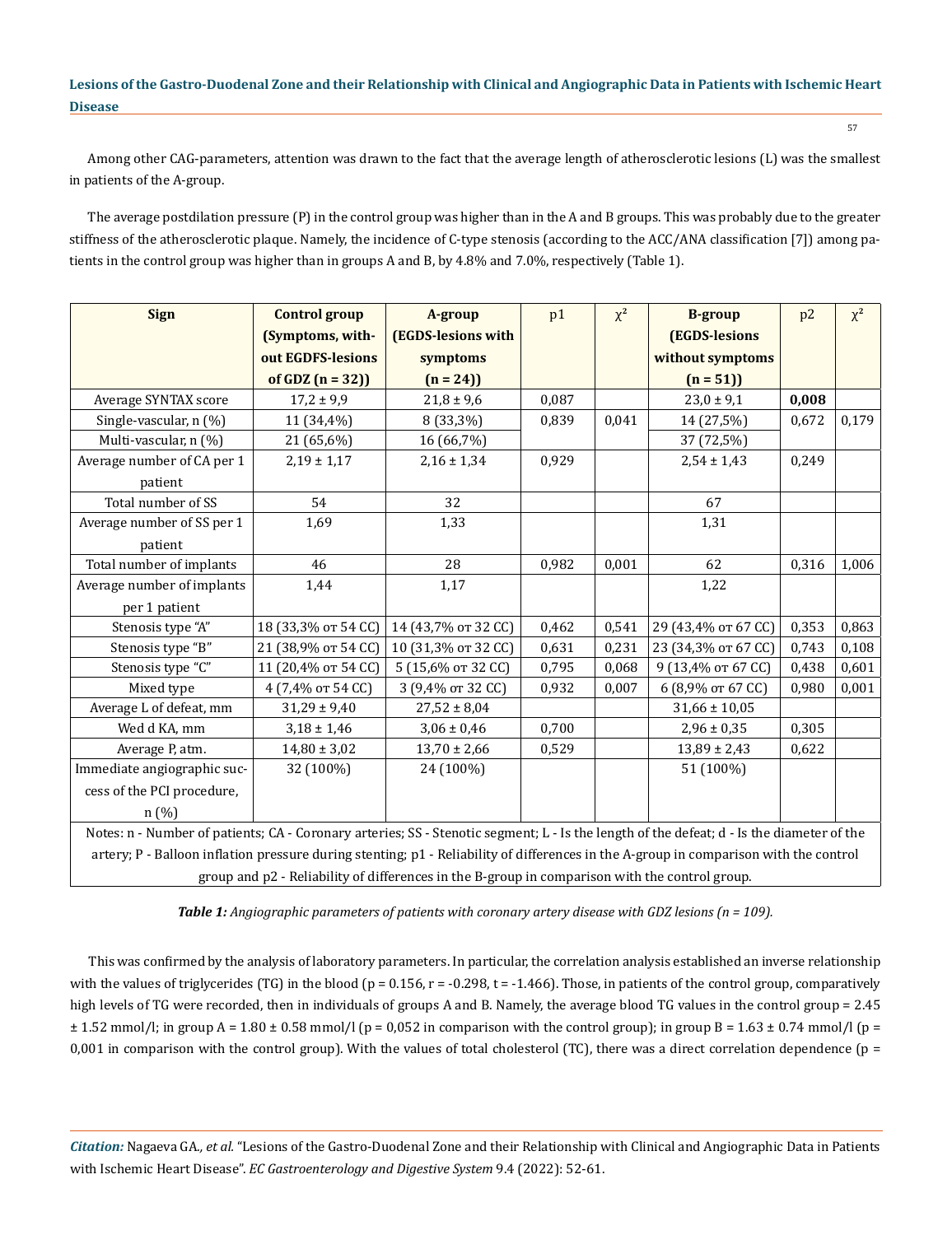0.259,  $r = 0.239$ ,  $t = 1.158$ ), but not significant. The average values of the TC level in the groups were:  $4.77 \pm 1.94$  mmol/l - in the control group;  $5.50 \pm 1.13$  mmol/L - in the A-group (p=0,106 in comparison with the control group) and  $4.95 \pm 0.86$  mmol/L - in the B-group (р=0,564 in comparison with the control group).

Since lesions of the GDZ mucosa are often accompanied by "latent"/minor bleeding, analysis of the level of hemoglobin in blood (Hb) was of interest. From these positions, it was revealed that of all patients with one or another gastralgic lesion (n = 107), the decrease in Hb took place only in 29 (27.1%) patients. At the same time, the reference values of the Hb level in these patients amounted to  $113.86 \pm 6.12$ g/l. Of 29 patients with a low blood Hb content, 13 (44.8% or 40.6% of 32) were from the control group (Hb =  $114.46 \pm 4.43$  g/L), 11 (37, 9% or 45.8% of 24) - from the A-group (Hb = 116.80 ± 2.95 g/l; p = 0.150) and 5 (17.2% or 9.8% of 32) - from the B-group (Hb = 111.82 ± 8.27 g/l; p = 0.357). Nevertheless, when conducting a correlation analysis between GDZ lesions and the number of patients with an Hb level < 120 g/l, an inverse relationship was found that did not reach the level of reliability (p = 0.099, r = -0.158, t = -1.659).

The parameter  $\Sigma$  LP/day for patients in the control group was  $4.3 \pm 1.9$  units, while the proportion of ASA-containing drugs was 71.9%; in group A, similar data were 3.6 ± 1.9 units (p = 0.178) and 79.2% (p = 0.755;  $χ² = 0.097$ ) and in group B - 3.4 ± 1.8 units. (p = 0.033) and  $66.7\%$  (p = 0.799;  $\chi^2$  = 0.065), respectively. Correlation analysis between the level of Hb blood and the presence of intake of ASA-containing drugs revealed an inverse relationship ( $p = 0.156$ ,  $r = -0.138$ ,  $t = -1.426$ ), but not reliable. That is, in patients taking ASA-containing drugs, there was a tendency towards a decrease in the average blood Hb index.

#### **Discussion**

The increase in the frequency of acute erosive and ulcerative gastroduodenal lesions (EUGL) in patients with CVD and other somatic pathology allows us to speak, in fact, of their epidemic. According to different authors, the frequency of EUGL in such patients reaches 80 - 90%, and that of the associated gastrointestinal tract infections - 45 - 55%. The widespread prevalence of EUGL is associated with the aging of the population, the influence of unfavorable ecology, exogenous (alcohol, etc.) and endogenous intoxications, iatrogenic factors (an increase in the number and volume of surgical interventions, taking various drugs) [8-13]. In our study, the proportion of detected GDZ lesions was 36.6%, of which the exacerbation of ulcers was in 2 (1.8%) patients. All patients still took various drugs at the outpatient stage, while the proportion of ASA-containing ones was 69.1%, and among those with gastralgic symptoms - 70.6%.

In the study "SUMMARY" AstraZeneca, in patients with coronary artery disease, erosive and ulcerative lesions were localized mainly in the stomach (88%), lesions in the duodenum were observed in 8% of patients, and combined lesions of the stomach and duodenum were found in 4% observations [11,15]. Our results turned out to be consonant with these data. Namely, in our study, gastric lesions were observed in 81.8% of the examined, localization in the duodenum was recorded in 13.0% and combined lesions were observed in 5.2% of cases.

The urgency of the problem of erosive and ulcerative lesions of the stomach and duodenum associated with the use of NSAIDs (the so-called NSAID-associated gastropathy) is primarily due to the fact that the use of drugs in this group is extremely common among the population. In Great Britain, for example, more than 24 million prescriptions of drugs of this group are registered annually [16]. About 70% of people over 65 in the United States take NSAIDs at least once a week, 34% - daily [17]. The volume of annual sales of these drugs in the United States reaches 6 billion dollars [18]. In our study, 69.1% of patients noted the intake of ASA-containing drugs, while among those with an asymptomatic form of GDZ lesion this indicator was 66.7%. However, it should be borne in mind that taking ASA-containing drugs is mandatory as part of double antiplatelet therapy in patients with CAD who underwent PCI with stenting and as monotherapy for the prevention of CAD. Representative studies have established that the use of ASA and NSAIDs in 1/3 of patients with a high risk of coronary artery occlusion causes a statistically significant decrease in the risk of myocardial infarction and stroke, as well as deaths [19-

*Citation:* Nagaeva GA*., et al.* "Lesions of the Gastro-Duodenal Zone and their Relationship with Clinical and Angiographic Data in Patients with Ischemic Heart Disease". *EC Gastroenterology and Digestive System* 9.4 (2022): 52-61.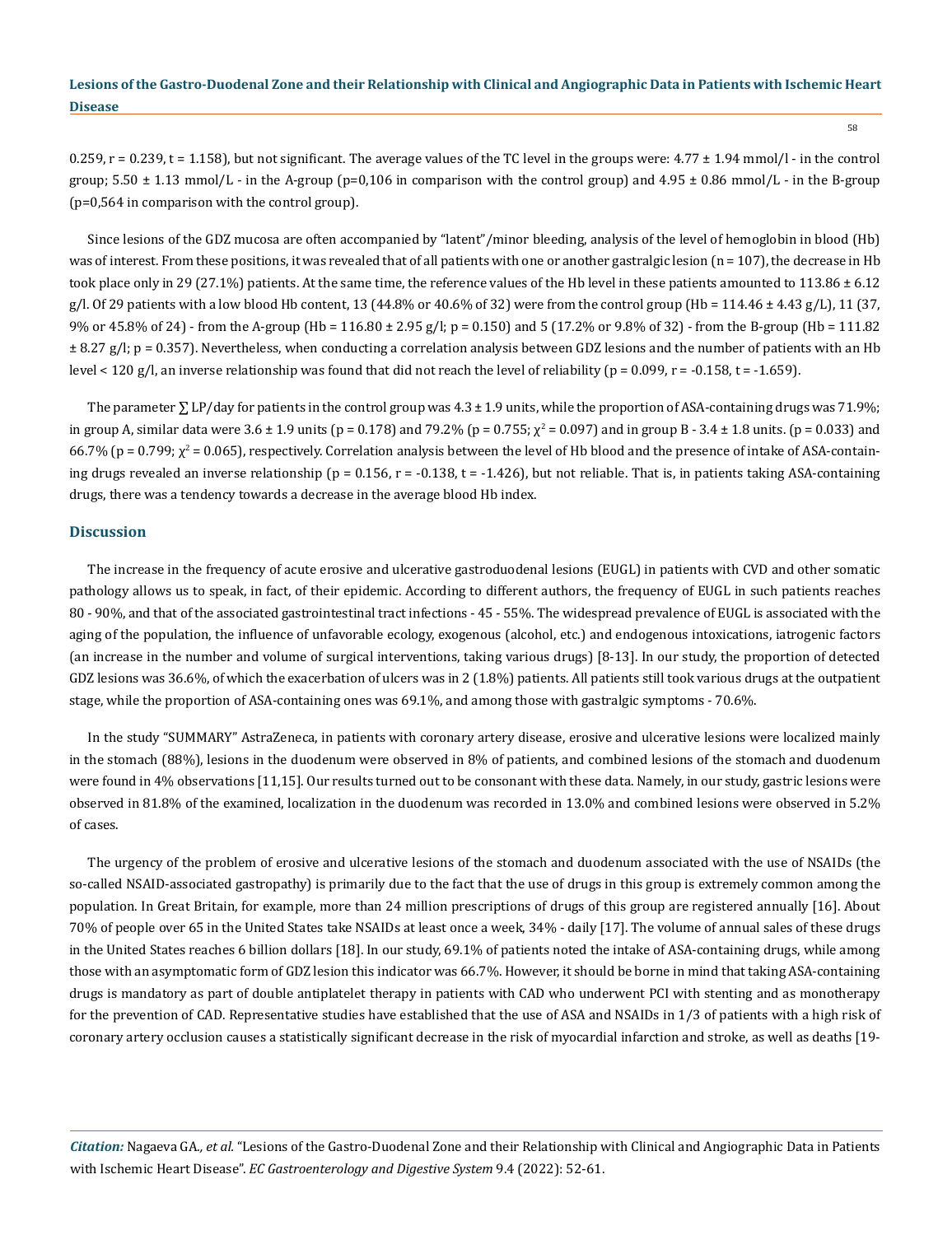20]. Nevertheless, despite the high efficiency, the use of ASA in 25% of cases is accompanied by the development of side effects, the most significant of which are NSAIDs - gastropathy [20,21].

In our study, according to CAG data, patients with GDZ lesions were characterized by a lesser incidence of complex types of SS, but their frequent localization in the basins LCA-trunk and LAD in individuals with an asymptomatic course of gastropathies.

According to the literature, consideration of the problem of the comorbidity of ischemic heart disease and stomach diseases from the local positions of the interaction of several specific pathologies is not always able to identify the general pathogenetic mechanisms of this condition. According to some authors, the study of general risk factors, the current imbalance in the work of the sympathetic and parasympathetic nervous systems, the specifics of dyslipidemic processes still does not allow considering the combination of CAD and GIT-pathology as a fully integrated process. At the present stage, there are a number of publications in favor of considering the state of the combined course of CAD with GIT-pathology from general positions based on endothelial dysfunction [22,23]. Endothelial dysfunction is the primary process for the local development of atherosclerotic lesions in the vessel wall. An early trigger of atherogenesis is damage to the endothelium by various factors affecting the lumen of the artery. Lipid metabolism disorders are a risk factor, the correction of which underlies the prevention of CVD. The very concept of "lipid metabolism disorder" or DLP includes a wide range of lipid metabolism disorders. Currently, the main importance for assessing the prognosis and efficacy of DLP treatment is given to the levels of TC and low-density lipoprotein cholesterol (LDL-C). Among other disorders of lipid metabolism, the important role of elevated TG levels in the development of atherosclerosis should be noted [24-27]. The results of our study established an inverse correlation between the values of TG and gastropathy and a direct relationship with the level of TC, which can be considered as an indirect confirmation of the commonality of the positions of the underlying endothelial dysfunction and GDD lesions.

Diseases of the GIT rank first in the structure of causes of iron-deficiency anemia in men and women in postmenopausal women and second in women before menopause. At the same time, GIT-pathology can be the cause of other types of anemia (B12-deficiency, folic acid deficiency, etc.) [28,29]. However, in our work, a decrease in the blood Hb level took place only in 27.1% of cases, while the correlation between the groups of patients and the presence of a low blood Hb level was inverse, which did not reach the level of reliability.

#### **Conclusion**

Among patients with CAD in 36.6% of cases there is some form of GDZ lesion, while the proportion of patients with stable CAD accounts for 71.6% of cases, and 28.4% - for acute forms of CAD.

The documented (visually confirmed on EGDS) presence of GDZ lesions was detected in 25.8% of cases, of which 67.5% were asymptomatic. At the same time, the presence of gastralgic symptoms (without a picture of EGDS lesion) was observed in 10.7% of cases among all patients with CAD.

The acute form of CAD most often (34.4%) occurred among persons who had only gastralgic symptoms, without a picture of EGDS lesion, which should always remind doctors (therapists, cardiologists, gastroenterologists and surgeons) about atypical variants of the course of CAD. The latter in our study was 1.7% of cases. Among individuals with asymptomatic GDZ lesions, an acute form of CAD was observed in 28.8% of cases, and among patients with positive symptoms and EGDS-picture - in 20.0% of cases.

The angiographic features of patients with CAD & with combined lesions of the GDZ turned out to be, comparatively, a lower incidence of complex (type "B" and "C") stenosis, according to the ACC/ANA classification (all p> 0.05). However, patients with asymptomatic GDZ lesions were characterized by a more frequent occurrence of lesions of the basins of the left coronary and anterior descending arteries, which once again emphasizes the mandatory nature of the EGDS study before performing interventional operations in patients with CAD.

*Citation:* Nagaeva GA*., et al.* "Lesions of the Gastro-Duodenal Zone and their Relationship with Clinical and Angiographic Data in Patients with Ischemic Heart Disease". *EC Gastroenterology and Digestive System* 9.4 (2022): 52-61.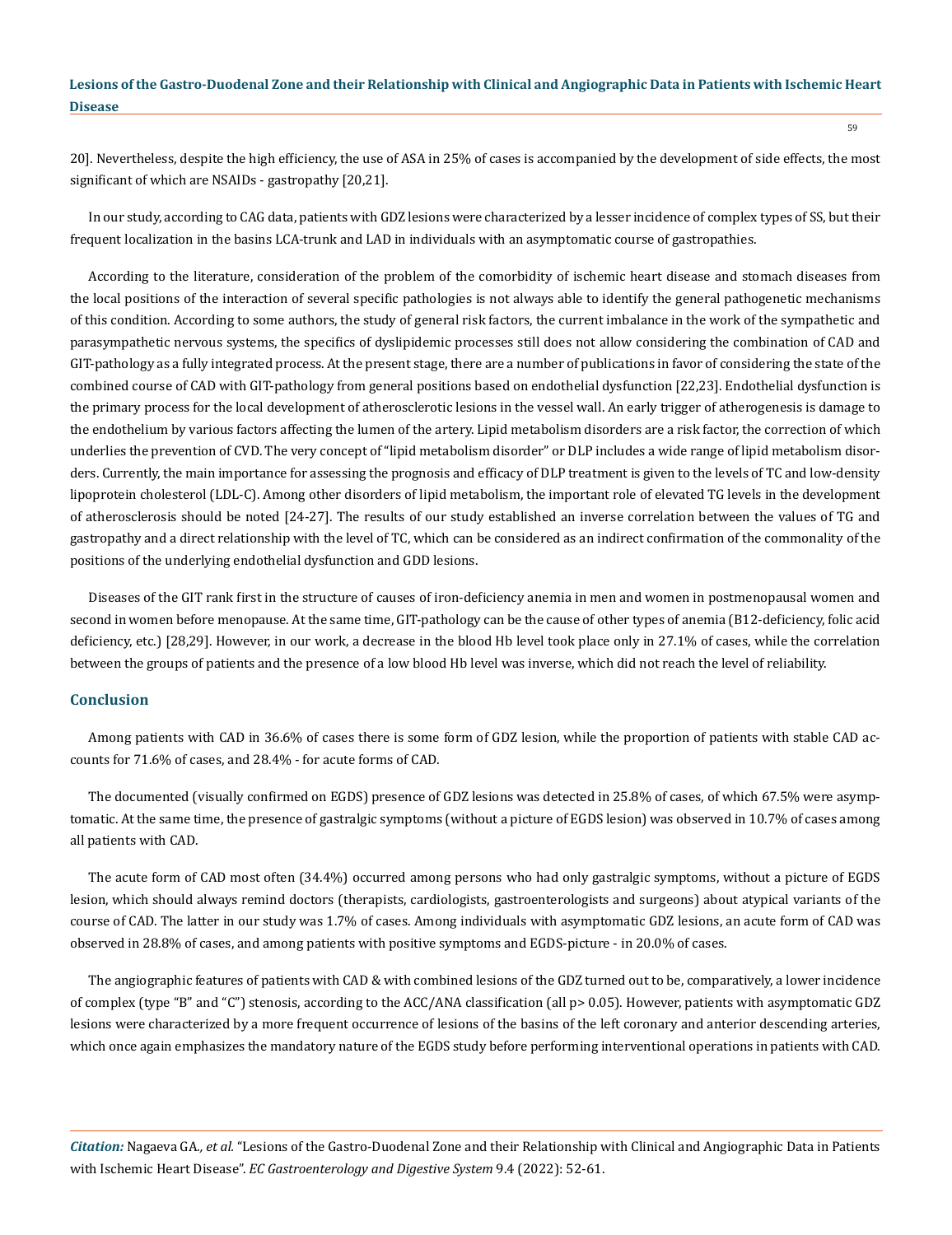60

Among patients with gastralgic lesions (n = 107), a decrease in Hb level occurred in 27.1% of cases, of which 9.8% were associated with asymptomatic GDZ lesions.

## **Bibliography**

- 1. Lapina TL. "Gastropathies, induced non-steroidal anti-inflammatory agents: clinical significance, treatment, prevention". *Consilium Medicum* 9 (2001): 438-442.
- 2. Maev IV., *еt al*. "NSAID-induced Gastropathies: Pathogenetically Substantiated Approaches to Prevention and Therapy". *Pharmateka*  2 (2016): 49-54.
- 3. Lazebnik LB and Zvenigorodskaya LA. "Chronic ischemic disease of the digestive system". M: Anacharsis (2003): 136.
- 4. [Peterson WL. "The role of acid in upper gastrointestinal haemorrhage due to ulcer and stress related mucosal damage".](https://pubmed.ncbi.nlm.nih.gov/7495942/) *Alimentary [Pharmacology and Therapeutics](https://pubmed.ncbi.nlm.nih.gov/7495942/)* 9.1 (1995): 43-46.
- 5. Quandalle P., *еt al*[. "Diagnostic et traitement chirurgical de langor abdominal par stenose atheromateuse des arteres digestives".](https://www.lissa.fr/rep/articles/2621232) *Journal de Chirurgie* [126.12 \(1989\): 643-649.](https://www.lissa.fr/rep/articles/2621232)
- 6. Kolkina V Ya., *еt al*[. "Vascular diseases of the stomach \(literature review\)".](http://www.mif-ua.com/archive/article/37160)
- 7. [Endovascular surgery: angiography, stenting, vascular embolization in cases of narrowing and aneurysms.](http://interventionalradiology.ru/classifications/classification-coronary-arteries/31-classification-acc-aha.html)
- 8. Kolobov SV., *еt al*. "Acute erosive and ulcerative lesions of the stomach in emergency conditions in patients with a therapeutic profile". Abstracts. report VI Congress of the Scientific Society of Gastroenterologists of Russia. (2006): 24-25.
- 9. Khokhlova EE., *еt al*. "Acute erosive and ulcerative gastroduodenal lesions and bleeding in patients with a therapeutic and neurological profile". Proceedings of the III Congress of the Russian Society of Pathologists. Samara: Samara State Medical University (2009): 325.
- 10. Yarema IV., *еt al*. "Acute erosive and ulcerative gastroduodenal lesions in patients with ischemic heart disease, cerebrovascular disease and chronic obstructive pulmonary disease". *Surgeon* 12 (2009): 5-13.
- 11. Kolobov SV., *еt al*[. "Acute erosive and ulcerative gastroduodenal lesions in patients with cardiovascular diseases".](https://internist.ru/publications/detail/ostrye-erozivno-yazvennye-gastroduodenalnye-porazheniya-u-bolnyh-serdechno-sosudistymi-zabolevaniyami)
- 12. Eggleston A., *еt al*[. "Clinical trial: the treatment of gastro-oesophageal reflux disease in primary care--prospective randomized com](https://pubmed.ncbi.nlm.nih.gov/19210493/)[parison of rabeprazole 20 mg with esomeprazole 20 and 40 mg".](https://pubmed.ncbi.nlm.nih.gov/19210493/) *Alimentary Pharmacology and Therapeutics* 29.9 (2009): 967-978.
- 13. Gilbert DA and Silberstain FE. "Acute upper gastrointestinal bleeding". *Gastroenterologic Endoscopy* 1 (2000): 284-299.
- 14. A study to assess the effectiveness of maintenance treatment with esomeprazole 20 mg od in patients with reflux disease previously maintained with lansoprazole 30mg od - A 3 month, randomised, double blind, double dummy, multicentre study- (30/20 Study). SUMMARY. AstraZeneca Clinical Trials web site (2010).
- 15. Zayratyants OV., *еt al*. "Acute erosive and ulcerative gastroduodenal lesions in therapeutic and neurological patients". Sat. scientific. works of the conference in memory of Yu.L. Perova/Ed. Acad. RAS and RAMS V.A. Tkachuk. M.: Publishing house of Moscow State University (2009): 35-43.
- 16. Hawkey CI and Wight NJ. "NSAIDs and gastrointestinal complications". LSC Life Science Communications. London (2001): 1-56.